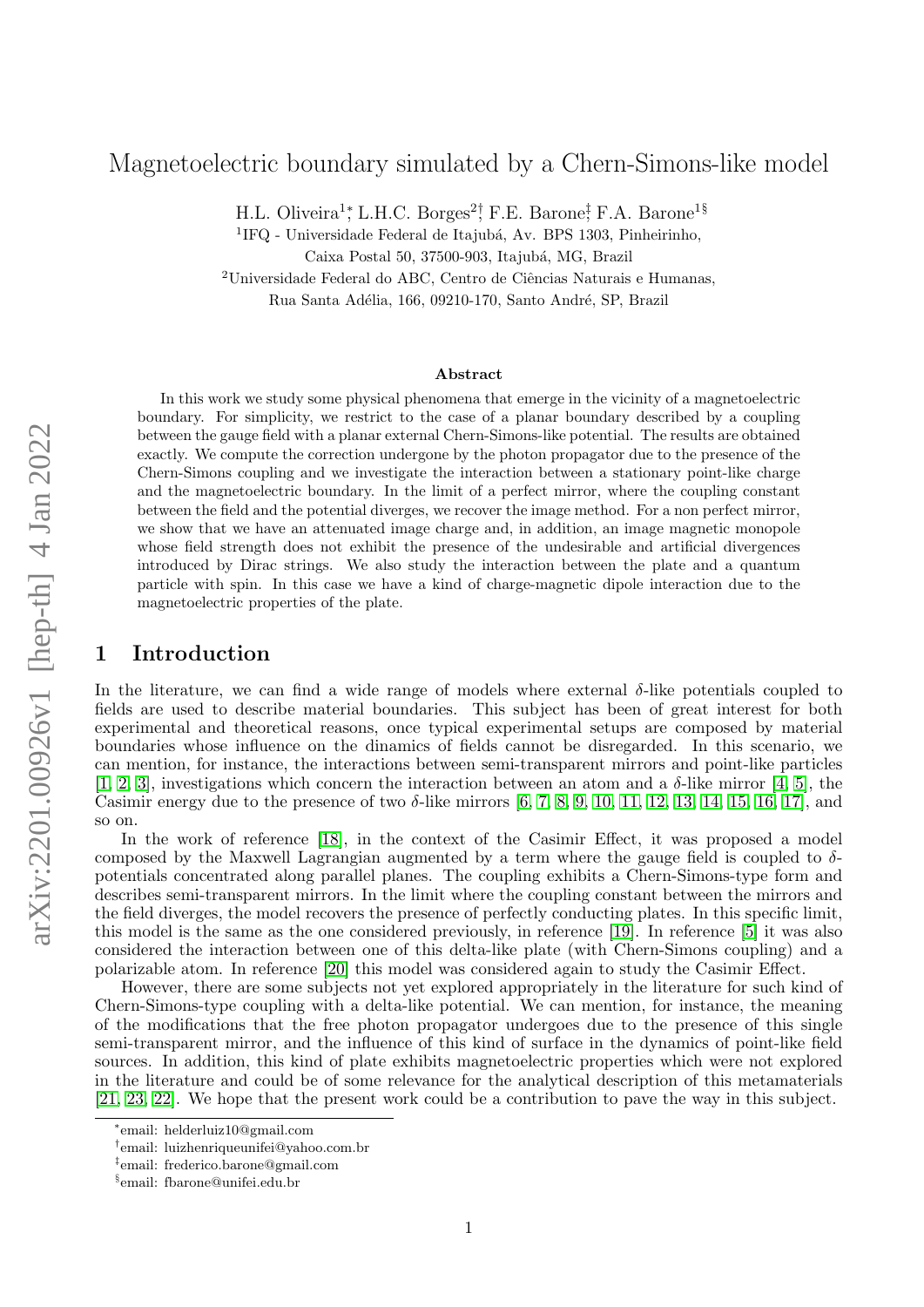In this paper we consider some peculiarities of the model poposed in [\[5\]](#page-11-4). In section [2](#page-1-0) we compute the modification undergone by the free photon propagator. We perform our analysis in a similar manner that was employed in Ref. [\[2\]](#page-11-1), where another type of δ-potential was considered. In section [3](#page-3-0) we investigate the interaction between a stationary point-like charge and the mirror. We show that the classical image method is found as a particular case of the obtained result. In section [4](#page-5-0) we calculate the electromagnetic field configuration induced by a stationary point-like charge in the presence of the mirror. We show that, in this setup, it emerges the field of a magnetic monopole, without the typical singularity introduced by semi-infinite Dirac strings. It is a new magnetoelectric effect and is an indication that the model could be of some relevance for the description of magnetoelectric metamaterials. In section [\(5\)](#page-7-0) we consider the interaction between the plate and a quantum particle with spin. We show that it emerges a magnetoelectric anisotropic contribution to this energy linear in the spin. Section [6](#page-9-0) is devoted for conclusions and final remarks.

In this paper we work in a 3+1-dimensional Minkowski space-time with metric  $\eta^{\rho\nu} = (1, -1, -1, -1)$ . The Levi-Civita tensor is denoted by  $\epsilon^{\rho\nu\alpha\beta}$  with  $\epsilon^{0123} = 1$ .

## <span id="page-1-0"></span>2 The modified photon propagator

In this section we consider a model composed by the Maxwell Lagrangian augmented by a  $\delta$ -potential concentrated along a plane and with a Chern-Simons-like coupling. The model describes a kind of partially reflective mirror. Without loss of generality, and for convenience, we will consider the mirror perpendicular to the  $x^3$  axis and placed on the plane  $x^3 = a$ . The corresponding model is given by the following Lagrangian density,

<span id="page-1-1"></span>
$$
\mathcal{L} = -\frac{1}{4} F_{\rho\nu} F^{\rho\nu} - \frac{1}{2\xi} (\partial_{\rho} A^{\rho})^2 \n- \frac{1}{2} \mu v^{\rho} \epsilon_{\rho\nu\alpha\beta} A^{\nu} \partial^{\alpha} A^{\beta} \delta (x^3 - a) - J^{\rho} A_{\rho} ,
$$
\n(1)

where  $A^{\rho}$  is the photon field,  $F^{\rho\nu} = \partial^{\rho}A^{\nu} - \partial^{\nu}A^{\rho}$  is the field strength,  $\xi$  is a gauge fixing parameter,  $j^{\rho}$  is an external source,  $v^{\rho} = \eta^{\rho}{}_{3} = (0,0,0,1)$  is the normal vector to the surface and  $\mu > 0$  is a dimensionless coupling constant which accounts for the degree of transparency of the mirror.

There is a generalization of the Chern-Simons electrodynamics in  $3 + 1$  dimensions, the so called Carroll-Field-Jackiw model [\[24\]](#page-11-23), which exhibits a Lorentz symmetry breaking controlled by a single background 4-vector. The Lagrangian [\(1\)](#page-1-1) can be seen as a kind of the Carroll-Field-Jackiw Electrodynamics where the Chern-Simons-like term is defined just along a plane perpendicular to the background vector.

The model [\(1\)](#page-1-1) exhibits a  $\delta$ -type divergence on the mirror. In order to understand the role of this divergence on the field strength tensor, it is convenient to write explicitly the dynamical equations, as follows

<span id="page-1-3"></span>
$$
\partial_{\rho}F^{\rho\nu} + \mu \delta \left(x^3 - a\right)\tilde{F}^{3\nu} = J^{\nu} \tag{2}
$$

where we defined  $\tilde{F}^{\rho\nu} = \frac{1}{2}$  $\frac{1}{2} \epsilon_{\rho\nu\alpha\beta} F^{\alpha\beta}$ . For the electric and magnetic fields, we obtain

<span id="page-1-2"></span>
$$
\nabla \cdot \mathbf{E} = J^0 - \mu \delta \left( x^3 - a \right) \left( \mathbf{B}_{\perp} \cdot \hat{z} \right) , \qquad (3)
$$

$$
\nabla \times \mathbf{B} = \mathbf{J} + \frac{\partial \mathbf{E}}{\partial t} - \mu \delta \left( x^3 - a \right) \left( \mathbf{E}_{\parallel} \times \hat{z} \right) , \qquad (4)
$$

where we defined the vectors perpendicular and parallel to the plate,  $\mathbf{B}_{\perp} = (0, 0, B^3), \mathbf{E}_{\parallel} = (E^1, E^2, 0),$ respectively.

At this point some comments are in order. The presence of the delta-like potential leads to additional terms in the dynamical equations, which depend on the fields and not on their derivatives. In Eq. [\(3\)](#page-1-2) the delta-like term is proportional to the component of the magnetic field perpendicular to the mirror and can be interpreted as an extra source for the divergence of the electric field. In the same way, in Eq. [\(4\)](#page-1-2) the delta-like term is an additional source for the curl of the magnetic field and depends on the components of the electric field parallel to the surface. For the potential considered in Ref. [\[2\]](#page-11-1) the delta-like contributions for the dynamical field equations exhibit different behaviors in comparison with [\(2\)](#page-1-3), [\(3\)](#page-1-2) and [\(4\)](#page-1-2) and depend on the derivatives of the fields.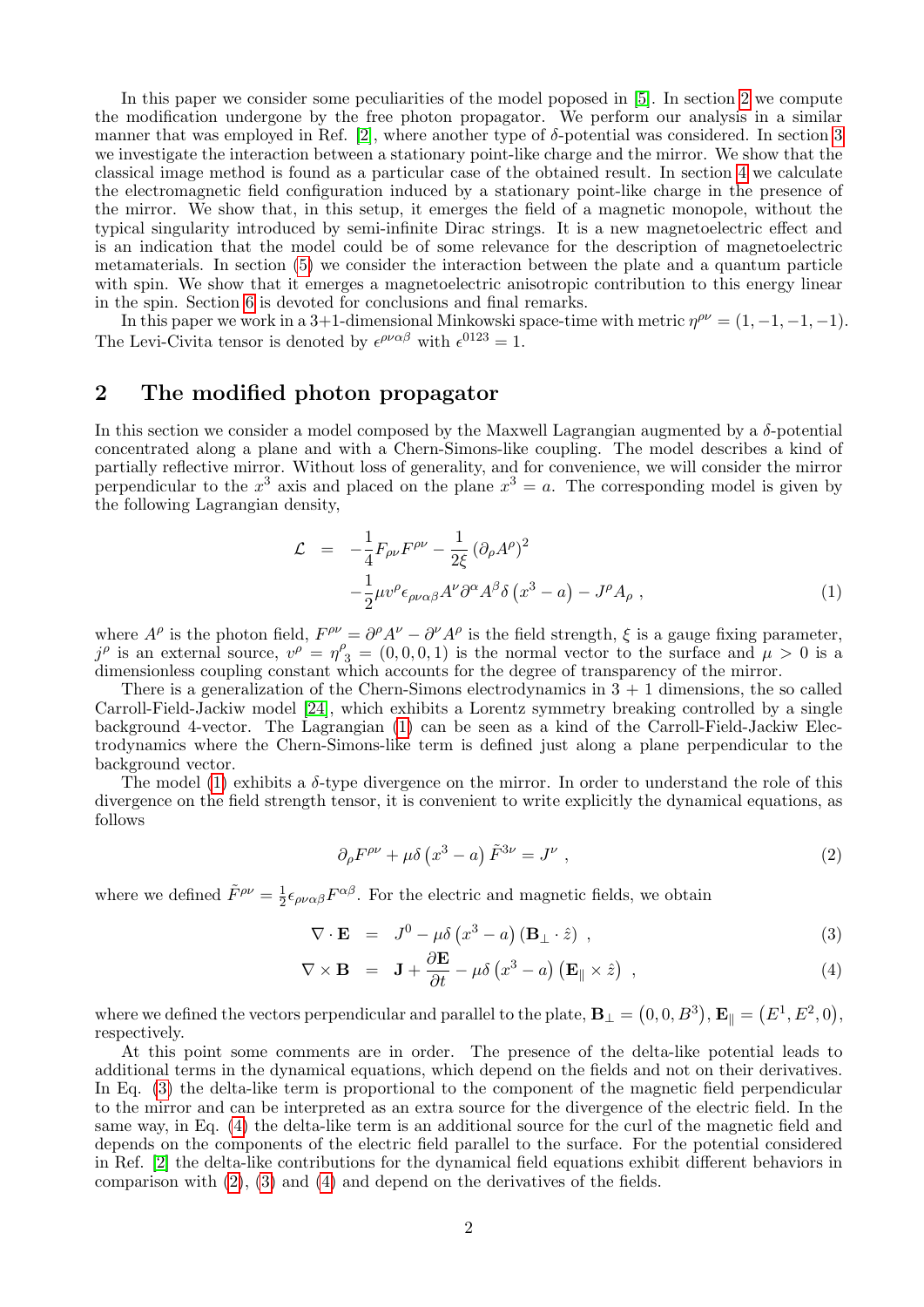Neglecting surface terms, one can write

<span id="page-2-1"></span>
$$
\mathcal{L} = \frac{1}{2} A^{\rho} \mathcal{O}_{\rho \nu} A^{\nu} - J^{\nu} A_{\nu} , \qquad (5)
$$

where  $\mathcal{O}_{\rho\nu}$  is a differential operator.

For our purpose, it is convenient to split  $\mathcal{O}_{\rho\nu}$  into two parts, one corresponding to the usual photon operator and the other one corresponding to the  $\delta$ -like term, as follows

$$
\mathcal{O}_{\rho\nu} = \mathcal{O}_{\rho\nu}^{(0)} + \Delta \mathcal{O}_{\rho\nu} \tag{6}
$$

with

<span id="page-2-0"></span>
$$
\mathcal{O}_{\rho\nu}^{(0)} = \eta_{\rho\nu} \Box , \qquad (7)
$$

$$
\Delta \mathcal{O}_{\rho\nu} = -\mu \delta \left( x^3 - a \right) \epsilon_{3\rho\alpha\nu} \partial_{\parallel}^{\alpha} , \qquad (8)
$$

where we defined the operator  $\Box = \partial^{\alpha} \partial_{\alpha}$  and used a gauge where  $\xi = 1$ . We notice that the derivative in [\(8\)](#page-2-0) is defined only in the Minkowski coordinates parallel to the mirror, namely,  $\partial_{\parallel}^{\alpha} = (\partial^0, \partial^1, \partial^2)$ , because of the fixed index in the Levi-Civita tensor.

The free photon propagator satisfies the differential equation  $\mathcal{O}^{(0)\rho\nu}(x)G^{(0)}_{\nu\beta}(x,y)=\eta^{\rho}$  $\int_{\beta}^{\beta} \delta^4(x-y)$ and is given in the Feynman gauge,  $(\xi = 1)$ , by

<span id="page-2-2"></span>
$$
G_{\rho\nu}^{(0)}(x,y) = -\eta_{\rho\nu} \int \frac{d^4p}{(2\pi)^4} \frac{e^{-ip \cdot (x-y)}}{p^2} . \tag{9}
$$

The propagator corresponding to the model [\(5\)](#page-2-1) must satisfy the equation  $\mathcal{O}^{\rho\nu}(x)G_{\nu\lambda}(x,y)$  $\eta^{\rho}$  $\int_{\lambda} \delta^4(x-y)$  and can be obtained recursively [\[2,](#page-11-1) [1,](#page-11-0) [17,](#page-11-16) [3,](#page-11-2) [16\]](#page-11-15). It is simple to check that

<span id="page-2-3"></span>
$$
G_{\rho\nu}(x,y) = G_{\rho\nu}^{(0)}(x,y)
$$

$$
-\int d^4z \; G_{\rho\gamma}(x,z) \,\Delta\mathcal{O}^{\gamma\sigma}(z) \, G_{\sigma\nu}^{(0)}(z,y) \;, \tag{10}
$$

For convenience let us write  $G_{\rho\nu} \left( x,y \right)$  and  $G_{\rho\nu}^{(0)} \left( x,y \right)$  as Fourier integrals in the parallel coordinates, as follows

<span id="page-2-4"></span>
$$
G_{\rho\nu}(x,y) = \int \frac{d^3p_{\parallel}}{(2\pi)^3} \mathcal{G}_{\rho\nu}(x^3, y^3; p_{\parallel}) e^{-ip_{\parallel} \cdot (x_{\parallel} - y_{\parallel})}, \tag{11}
$$

$$
G_{\rho\nu}^{(0)}(x,y) = \int \frac{d^3p_{\parallel}}{(2\pi)^3} \mathcal{G}_{\rho\nu}^{(0)}(x^3, y^3; p_{\parallel}) e^{-ip_{\parallel} \cdot (x_{\parallel} - y_{\parallel})}, \tag{12}
$$

where we defined  $x_{\parallel}^{\rho} = (x^0, x^1, x^2)$  and  $p_{\parallel}^{\rho} = (p^0, p^1, p^2)$  as being the coordinates and momenta parallel to the mirror, respectively. The functions  $\mathcal{G}_{\rho\nu}(x^3, y^3; p_{\parallel})$  and  $\mathcal{G}_{\rho\nu}^{(0)}(x^3, y^3; p_{\parallel})$  are usually known as reduced Green's functions [\[2,](#page-11-1) [1,](#page-11-0) [17,](#page-11-16) [3,](#page-11-2) [16\]](#page-11-15).

Using the fact that [\[25\]](#page-11-24)

$$
\int \frac{dp^3}{(2\pi)} \frac{e^{ip^3(x^3-y^3)}}{p^2} = -\frac{e^{-\sigma|x^3-y^3|}}{2\sigma} ,\qquad (13)
$$

with  $p^3$  standing for the momentum perpendicular to the mirror and  $\sigma = \sqrt{-p_{\parallel}^2}$ , from Eq. [\(9\)](#page-2-2) we have for the reduced photon propagator

<span id="page-2-5"></span>
$$
\mathcal{G}^{(0)}_{\rho\nu}(x^3, y^3; p_{\parallel}) = \eta_{\rho\nu} \frac{e^{-\sigma |x^3 - y^3|}}{2\sigma} \,. \tag{14}
$$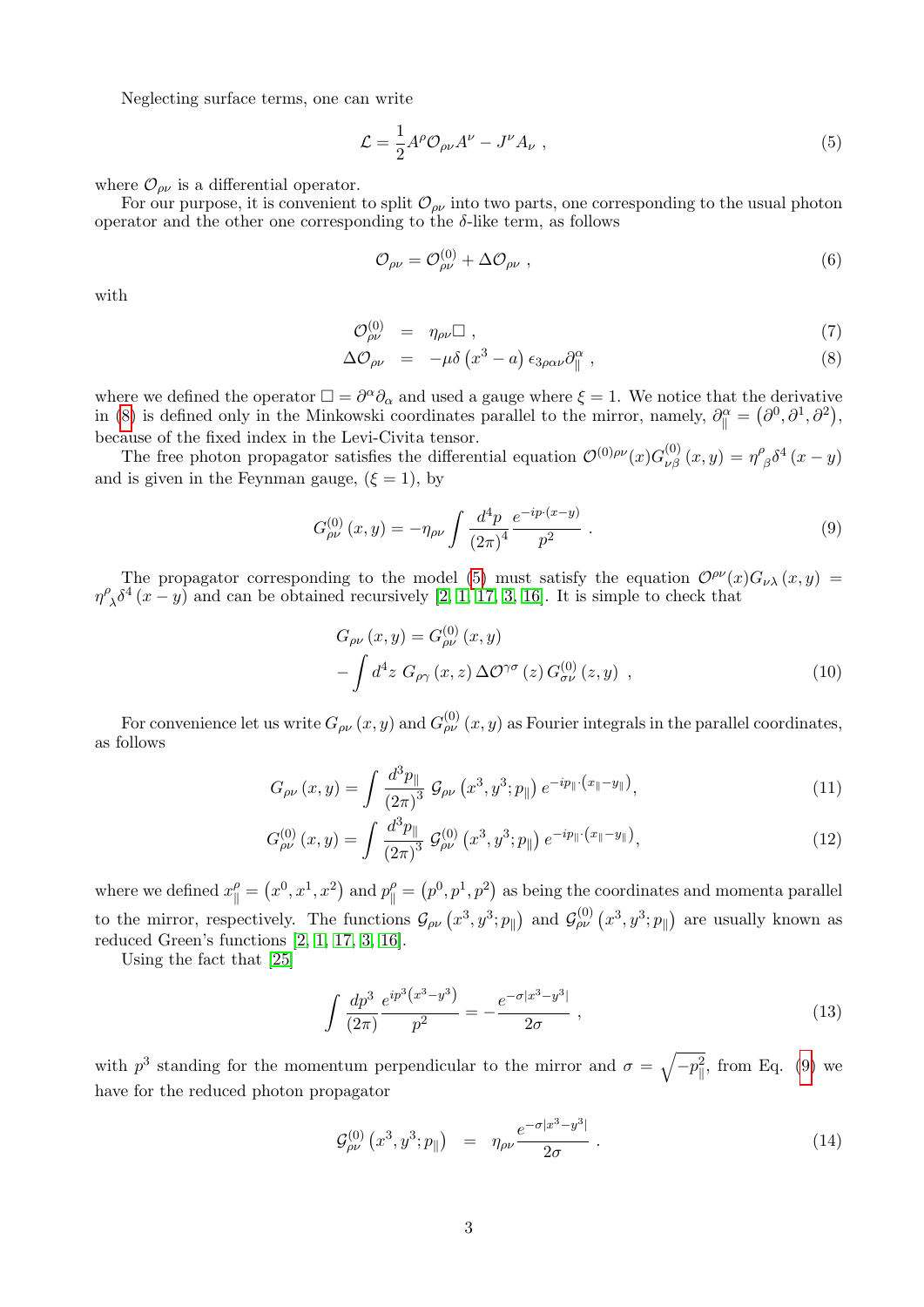Substituting  $(8)$  into  $(10)$ , using Eqs.  $(11)$ ,  $(12)$  and  $(14)$ , and performing some simple integrals, we obtain

<span id="page-3-1"></span>
$$
\mathcal{G}_{\rho\nu} \quad (x^3, y^3; p_{\parallel}) = \eta_{\rho\nu} \frac{e^{-\sigma |x^3 - y^3|}}{2\sigma}
$$

$$
-i\mu \epsilon_3^{\gamma\alpha} \mathcal{G}_{\rho\gamma} (x^3, a; p_{\parallel}) p_{\parallel\alpha} \frac{e^{-\sigma |y^3 - a|}}{2\sigma} . \tag{15}
$$

From the above equation, the reduced Green's function  $\mathcal{G}_{\rho\nu}(x^3, y^3; p_{\parallel})$  must be obtained recur-sively. Evaluating Eq. [\(15\)](#page-3-1) for  $y^3 = a$  and performing some simple manipulations, we arrive at

<span id="page-3-2"></span>
$$
\mathcal{G}_{\rho\gamma}\left(x^3, a; p_{\parallel}\right)\left(\eta^{\gamma}_{\ \nu} + \frac{i\mu}{2\sigma} \epsilon_3^{\ \gamma\alpha}_{\ \ \nu} \ p_{\parallel\alpha}\right) = \eta_{\rho\nu} \frac{e^{-\sigma|x^3 - a|}}{2\sigma} \ . \tag{16}
$$

Now we multiply both sides of [\(16\)](#page-3-2) by the inverse of the operator  $\eta^{\gamma}_{\ \nu} + \frac{i\mu}{2\sigma}$  $\frac{i\mu}{2\sigma} \epsilon_3^{\ \gamma\alpha}$  $\int_3^{\gamma\alpha} p_{\parallel\alpha}$ , what leads to

<span id="page-3-3"></span>
$$
\mathcal{G}_{\rho\gamma} (x^3, a; p_{\parallel}) = \frac{e^{-\sigma |x^3 - a|}}{2\sigma} \left[ \eta_{\rho\gamma} - \frac{\mu^2}{\mu^2 + 4} \left( \eta_{\parallel \rho\gamma} - \frac{p_{\parallel \rho} p_{\parallel \gamma}}{p_{\parallel}^2} \right) - \frac{2i\mu}{\sigma (\mu^2 + 4)} \epsilon_{3\rho\alpha\gamma} p_{\parallel}^{\alpha} \right],
$$
\n(17)

where we defined  $\eta_{\parallel}^{\alpha\beta} = \eta^{\alpha\beta} - \eta^{\alpha3}\eta^{\beta3}$ .

Substituting Eq.  $(17)$  in  $(15)$  and using the Eq.  $(11)$ , the modified photon propagator due to the presence of the semi-transparent mirror reads

<span id="page-3-4"></span>
$$
G_{\rho\nu}(x,y) = \int \frac{d^3p_{\parallel}}{(2\pi)^3} e^{-ip_{\parallel} \cdot (x_{\parallel} - y_{\parallel})} \left\{ \eta_{\rho\nu} \frac{e^{-\sigma |x^3 - y^3|}}{2\sigma} \right. \left. - \frac{e^{-\sigma (|x^3 - a| + |y^3 - a|)}}{4 + \mu^2} \left[ \frac{\mu^2}{2\sigma} \left( \eta_{\parallel \rho\nu} - \frac{p_{\parallel \rho} p_{\parallel \nu}}{p_{\parallel}^2} \right) \right. \left. + \frac{i\mu}{p_{\parallel}^2} \epsilon_{3\alpha\rho\nu} p_{\parallel}^{\alpha} \right] \right\}.
$$
\n(18)

The propagator [\(18\)](#page-3-4) is continuous and well defined all over the space, except at coincident points, where  $x^{\mu} = y^{\mu}$ . The first term on the right-hand side is just the free photon propagator. The second and third terms are corrections which account for the presence of the semi-transparent mirror. As an important check, we point out that by taking the limit  $\mu \to \infty$  in Eq. [\(18\)](#page-3-4) we recover the well-known photon propagator due to the presence of a single perfect mirror [\[26\]](#page-11-25).

### <span id="page-3-0"></span>3 Charge-mirror interaction

In the present section we consider the interaction energy between a stationary point-like charge and the semi-transparent mirror studied in the previous section. Since we have a quadratic Lagrangian in the field variables, as discussed in references [\[27,](#page-11-26) [28,](#page-11-27) [29,](#page-11-28) [30,](#page-12-0) [31,](#page-12-1) [32,](#page-12-2) [33,](#page-12-3) [34,](#page-12-4) [35,](#page-12-5) [36,](#page-12-6) [37,](#page-12-7) [38\]](#page-12-8), the contribution due to the external sources to the ground state energy of the system is given by

<span id="page-3-5"></span>
$$
E = \frac{1}{2T} \int d^4x \; d^4y \; J^\rho \left( x \right) G_{\rho \nu} \left( x, y \right) J^\nu \left( y \right) \; , \tag{19}
$$

where T is the time variable and it is implicit the limit  $T \to \infty$ .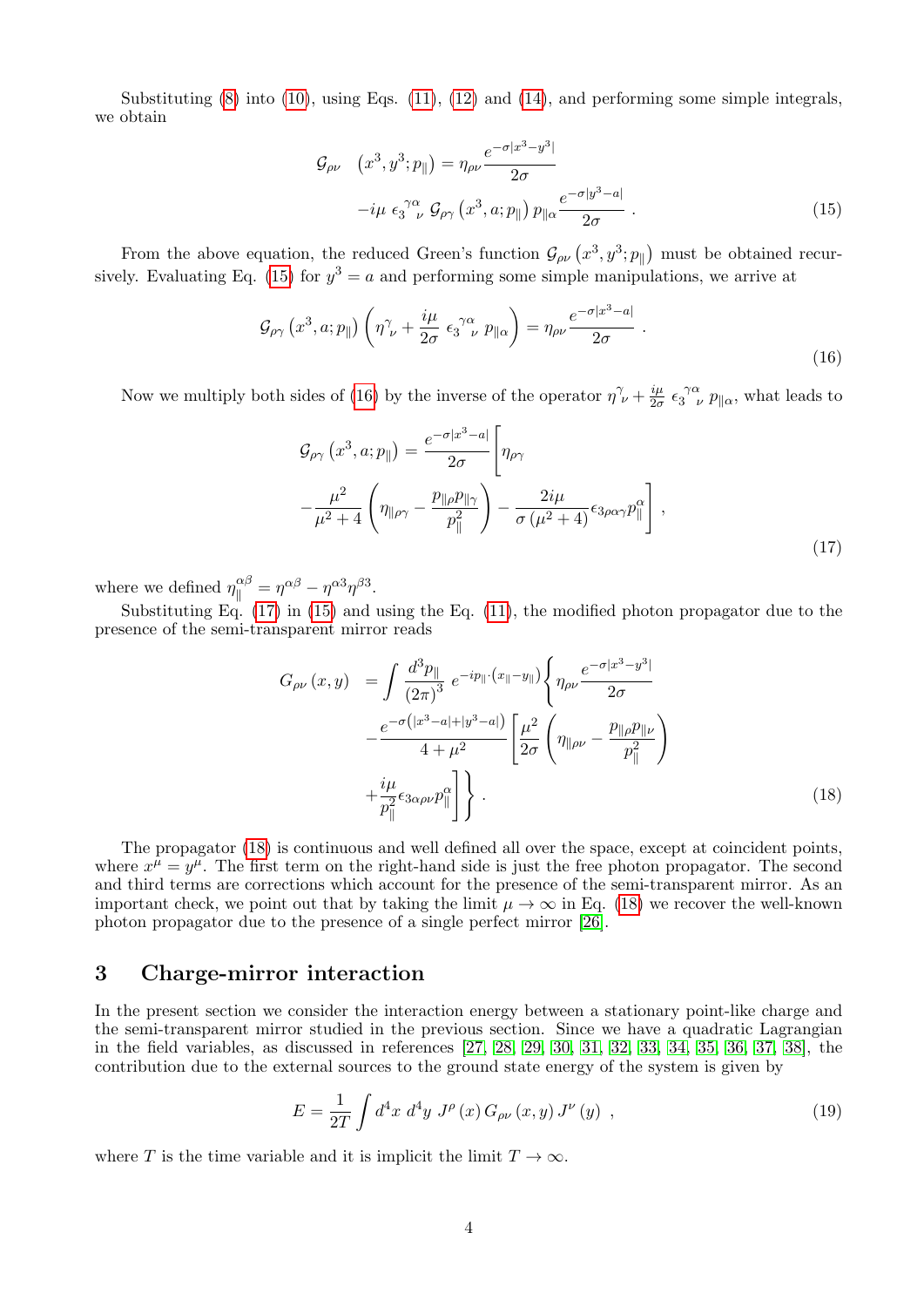With no loss of generality, we choose a charge placed at position  $\mathbf{b} = (0, 0, b)$ . The corresponding external source reads

<span id="page-4-0"></span>
$$
J^{\rho}(x) = q\eta^{\rho 0} \delta^3(\mathbf{x} - \mathbf{b}) \tag{20}
$$

where the parameter  $q$  is the electric charge intensity.

We notice that the first term on the right-hand side of expression  $(18)$  comes from the free photon propagator (without the presence of the mirror) and, therefore, it does not contribute to the interaction energy between the charge and the mirror. Indeed, this contribution does not depend on the distance between the charge and the mirror, it is present even in the absence of the mirror and provides the charge self energy. Thus, only the last two terms of propagator contribute to the interaction energy.

Substituting Eqs. [\(20\)](#page-4-0) and [\(18\)](#page-3-4) in [\(19\)](#page-3-5), discarding self interacting terms and performing the integrals in  $d^3\mathbf{x}, d^3\mathbf{y}, dx^0, dp^0, dy^0$ , we obtain

$$
E_{MC} (R, \mu) = -\frac{q^2}{16\pi^2} \left(\frac{\mu^2}{4 + \mu^2}\right) \int d^2 \mathbf{p}_{\parallel} \frac{e^{-2R\sqrt{\mathbf{p}_{\parallel}^2}}}{\sqrt{\mathbf{p}_{\parallel}^2}} ,
$$
 (21)

where  $R = |a - b|$  is the distance between the mirror and the charge. The sub-index MC means that we have the interaction energy between the mirror and the charge.

Using polar coordinates and performing some simple integrations, the interaction energy reads

<span id="page-4-1"></span>
$$
E_{MC} (R, \mu) = -\frac{q^2}{16\pi R} \left(\frac{\mu^2}{4 + \mu^2}\right) \tag{22}
$$



<span id="page-4-2"></span>Figure 1: Force [\(24\)](#page-5-1) multiplied by  $\frac{16\pi}{q^2}$ .

Eq. [\(22\)](#page-4-1) is the exact result for the interaction energy between a point-like charge and the twodimensional semi-transparent mirror, described by the model [\(1\)](#page-1-1). It is interesting to realize that the energy [\(22\)](#page-4-1) still exhibits a Coulomb-like behavior. The role played by the coupling constant  $\mu$  is just to attenuate the image charge  $(q_{im})$  by an uniform multiplicative factor, namely,  $q_{im} = q \frac{\mu^2}{4 + \mu^2}$ . As expected, this energy vanishes in the limit  $\mu \to 0$ , where we have no mirror present. In the limit  $\mu \to \infty$ , we have the gauge field subjected to the boundary conditions imposed by a perfect mirror and

$$
\lim_{\mu \to \infty} E_{MC} (R, \mu) = -\frac{q^2}{16\pi R}, \qquad (23)
$$

what recovers the image method. Thus, the model [\(1\)](#page-1-1) describes the interaction obtained via image method in the limit of a perfect conductor.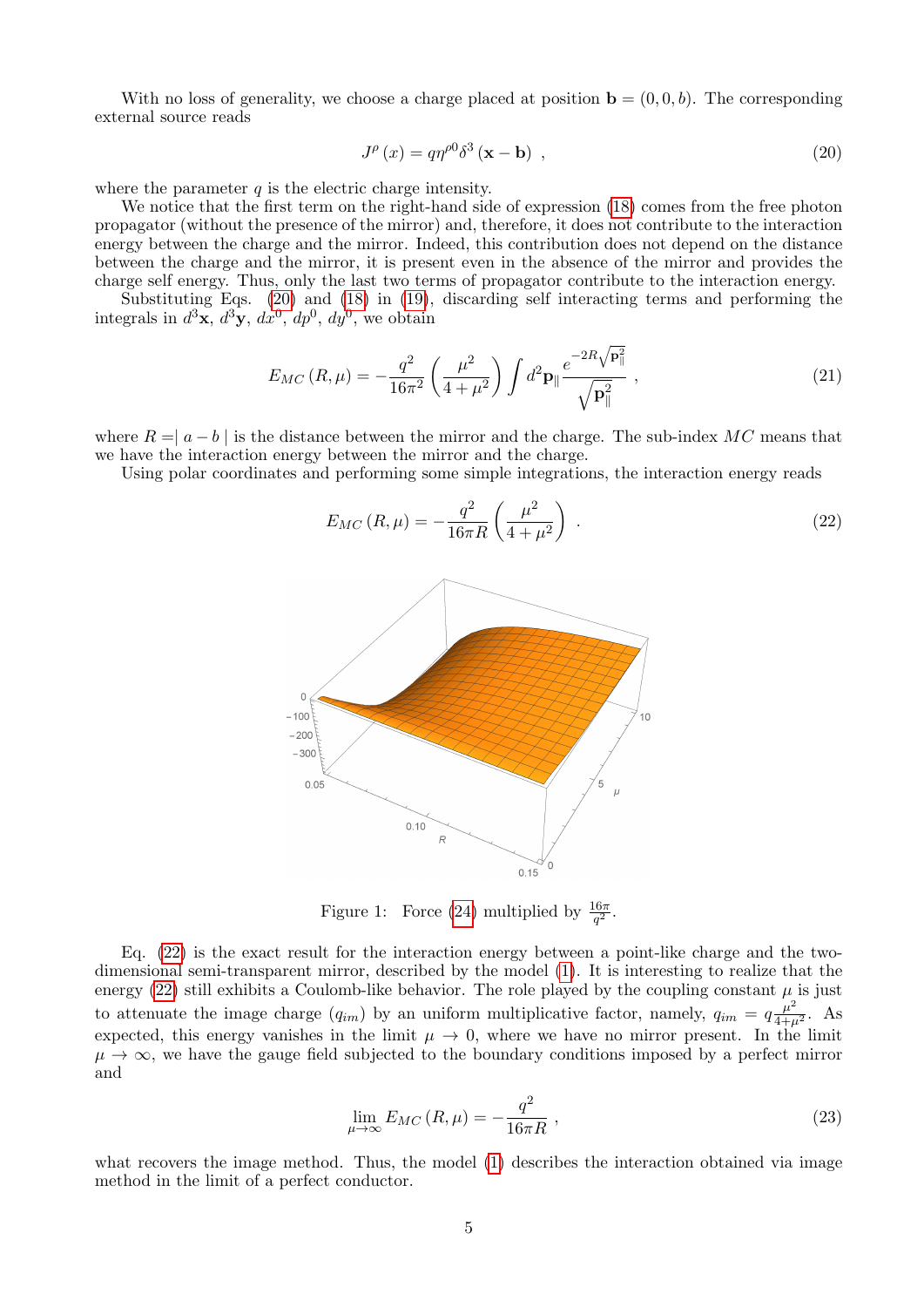The force between the point-like charge and the mirror is given by

<span id="page-5-1"></span>
$$
F_{MC}(R,\mu) = -\frac{\partial}{\partial R} E_{MC}(R,\mu) = -\frac{q^2}{16\pi R^2} \frac{\mu^2}{4+\mu^2} \,,
$$
\n(24)

which is always negative and, therefore, has an attractive behavior. In the figure [\(1\)](#page-4-2) we have a plot for the force [\(24\)](#page-5-1) multiplied by  $\frac{16\pi}{q^2}$  as a function of R and  $\mu$ .

Here, one comment is in order. The parameter  $\mu$  is dimensionless. In this case, by a dimensional analysis, we could infer the  $q^2/R$  behavior for the energy [\(22\)](#page-4-1) previously, just before we perform the calculations. The numerical factor  $-1/(16\pi)$ , including the minus sign, and the dependence on  $\mu$ cannot be obtained before the calculations are performed.

The dimensionless numerical factor  $\mu^2/(4+\mu^2)$  lies in the range  $0 \leq \mu^2/(4+\mu^2) \leq 1$ , as we can see in figure [\(2\)](#page-5-2), so the force [\(24\)](#page-5-1) as well as the energy [\(22\)](#page-4-1), attain their minimum values for a perfectlly conducting plate.



<span id="page-5-2"></span>Figure 2: Dimensionless numerical factor  $\mu^2/(4+\mu^2)$  (vertical axis) as a function of  $\mu$  (horizontal axis).

# <span id="page-5-0"></span>4 Electromagnetic field

In this section we calculate the electromagnetic field configuration produced by a stationary point-like charge in the vicinity of the semi-transparent magnetoelectric mirror. We start by considering the particular solution for the electromagnetic four-potential in the presence of an external source

<span id="page-5-3"></span>
$$
A_{\rho}(x) = \int d^4 y \; G_{\rho\nu}(x, y) \, J^{\nu}(y) \; , \tag{25}
$$

where  $G^{\rho\nu}(x, y)$  is the propagator [\(18\)](#page-3-4) and  $J_{\nu}(y)$  is given by [\(20\)](#page-4-0).

From now on, with no loss of generality, we shall take a coordinate system where  $b^3 > 0$  and  $a = 0$ . It means that the mirror is placed along the plane  $x^3 = 0$  and the particle is placed at a given point on the positive  $x^3$  axis.

Each term on the right hand side of [\(18\)](#page-3-4) leads to a different contribution to the 4-vector potential in [\(25\)](#page-5-3). The first term is the one obtained from the free photon propagator (without the presence of the mirror),

$$
\int d^4 y \frac{d^3 p_{\parallel}}{(2\pi)^3} e^{-ip_{\parallel} \cdot (x_{\parallel} - y_{\parallel})} \eta_{\rho\nu} \frac{e^{-\sigma |x^3 - y^3|}}{2\sigma} q \eta^{\nu 0} \delta^3 (\mathbf{y} - \mathbf{b})
$$

$$
= q \eta_{\rho}^{0} \int \frac{d^2 p_{\parallel}}{(2\pi)^2} e^{i \mathbf{p}_{\parallel} \cdot \mathbf{x}_{\parallel}} \frac{e^{-\sqrt{\mathbf{p}_{\parallel}^2} |x^3 - y^3|}}{2\sqrt{\mathbf{p}_{\parallel}^2}} .
$$
(26)

Defining as  $\varphi$  the angle between the vectors  $\mathbf{p}_{\parallel}$  and  $\mathbf{x}_{\parallel}$  in the  $\mathbf{p}_{\parallel}$  space and  $s = \sqrt{\mathbf{p}_{\parallel}^2}$ , we can write the above integral in cylindrical coordinates as follows

<span id="page-5-4"></span>
$$
\int d^4 y \; \frac{d^3 p_{\parallel}}{(2\pi)^3} \; e^{-ip_{\parallel} \cdot (x_{\parallel} - y_{\parallel})} \eta_{\rho\nu} \frac{e^{-\sigma |x^3 - y^3|}}{2\sigma} q \eta^{\nu 0} \delta^3 (\mathbf{y} - \mathbf{b})
$$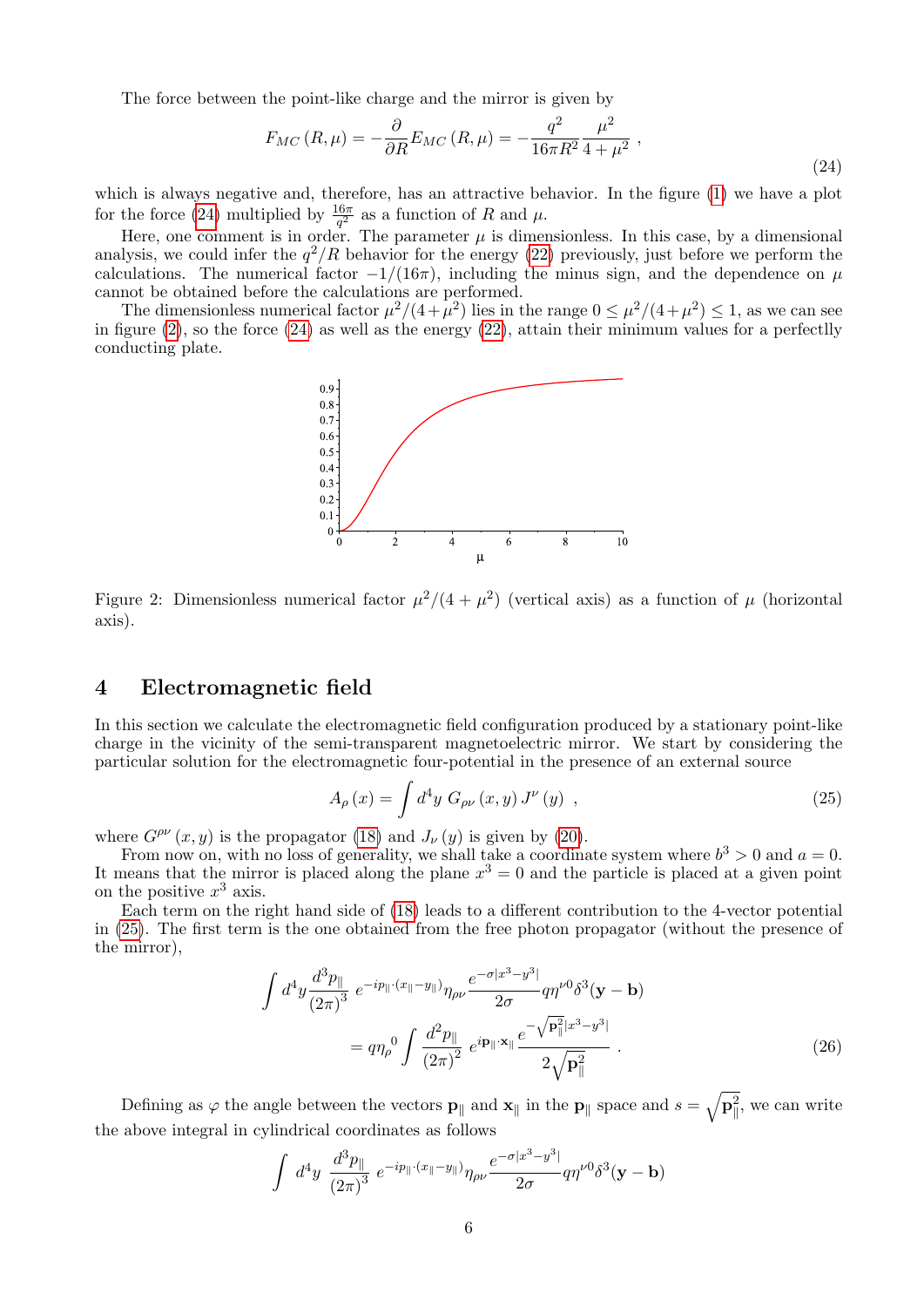$$
= \frac{q\eta_{\rho}^{0}}{(2\pi)^{2}} \int_{0}^{\infty} ds \int_{0}^{2\pi} d\varphi \frac{e^{-s|x^{3}-b^{3}|}}{2} e^{is|\mathbf{x}_{\parallel}| \cos \varphi}
$$

$$
= \frac{q}{4\pi} \frac{\eta_{\rho}^{0}}{\sqrt{|\mathbf{x}_{\parallel}|^{2}+|x^{3}-b^{3}|^{2}}} = \frac{q}{4\pi} \frac{\eta_{\rho}^{0}}{|\mathbf{x}-\mathbf{b}|}, \qquad (27)
$$

what is the well known potential of a stationary electric charge  $q$  placed at **.** 

The second term of the propagator [\(18\)](#page-3-4) gives the following contribution to the 4-potential [\(25\)](#page-5-3)

<span id="page-6-0"></span>
$$
\int d^4 y \frac{d^3 p_{\parallel}}{(2\pi)^3} - \frac{\mu^2}{4 + \mu^2} \left( \eta_{\parallel \rho \nu} - \frac{p_{\parallel \rho} p_{\parallel \nu}}{p_{\parallel}^2} \right)
$$

$$
e^{-ip_{\parallel} \cdot (x_{\parallel} - y_{\parallel})} \frac{e^{-\sigma (|x^3 - a| + |y^3 - a|)}}{2\sigma} q \eta^{\nu 0} \delta^3 (\mathbf{y} - \mathbf{b})
$$

$$
= -\frac{q \eta_{\rho}^0}{(2\pi)^2} \frac{\mu^2}{4 + \mu^2} \int_0^\infty ds \int_0^{2\pi} d\varphi \frac{e^{-s(|x^3| + |b^3|)}}{2} e^{is|\mathbf{x}_{\parallel}| \cos \varphi}
$$

$$
= -\frac{q \eta_{\rho}^0}{4\pi} \frac{\mu^2}{4 + \mu^2} \frac{1}{|\mathbf{x} + sgn(x^3)\mathbf{b}|} . \tag{28}
$$

where we defined the sign function  $sgn(x > 0) = 1$ ;  $sgn(x < 0) = -1$  and  $sgn(0) = 0$ .

The contribution of the third term in [\(18\)](#page-3-4) to the field [\(25\)](#page-5-3) must be considered cautiously, as follows

<span id="page-6-1"></span>
$$
-\frac{i\mu}{4+\mu^2} \int d^4 y \frac{d^3 p_{\parallel}}{(2\pi)^3} e^{-ip_{\parallel} \cdot (x_{\parallel} - y_{\parallel})} \frac{e^{-\sigma(|x^3| + |y^3|)}}{2\sigma}
$$

$$
\times \epsilon_{3\alpha\rho\nu} \frac{p_{\parallel}^{\alpha}}{p_{\parallel}^2} q \delta^3 (\mathbf{y} - \mathbf{b})
$$

$$
= \frac{q}{4+\mu^2} \epsilon_{3j\rho 0} \left(\frac{\partial |\mathbf{x}_{\parallel}|}{\partial x^j}\right) \int_0^\infty \frac{ds}{2\pi} \frac{e^{-s(|x^3| + |b^3|)}}{s}
$$

$$
\frac{\partial}{\partial |\mathbf{x}_{\parallel}|} \int_0^{2\pi} \frac{d\varphi}{2\pi} e^{is|\mathbf{x}_{\parallel}| \cos \varphi}
$$

$$
= \frac{q}{2\pi} \frac{\mu}{4+\mu^2} \frac{\epsilon_{0\rho j3}}{|\mathbf{x}_{\parallel}|^2} \frac{x_{\parallel}^j}{|\mathbf{x}_{\parallel}|^2} \left[1 - \frac{|x^3| + b^3}{\sqrt{\mathbf{x}_{\parallel}^2 + [x^3 + sgn(x^3)b^3]^2}}\right]. \tag{29}
$$

Collecting the terms [\(27\)](#page-5-4), [\(28\)](#page-6-0) and [\(29\)](#page-6-1), using cylindrical coordinates:  $\rho = |\mathbf{x}_{\parallel}|$ ,  $\phi = \arctan(\rho/x^3)$ and performing some simple algebra, we have the potencial for the mirror-charge system

<span id="page-6-2"></span>
$$
A^{0}(\mathbf{x}) = \frac{q}{4\pi} \left[ \frac{1}{|\mathbf{x} - \mathbf{b}|} - \frac{\mu^{2}}{4 + \mu^{2}} \frac{1}{|\mathbf{x} + sgn(x^{3})\mathbf{b}|} \right]
$$
  
\n
$$
\mathbf{A}(\mathbf{x}) = \frac{q}{4\pi} \frac{2\mu}{4 + \mu^{2}} \left[ 1 - sgn(x^{3}) \frac{x^{3} + sgn(x^{3})b^{3}}{|\mathbf{x} + sgn(x^{3})\mathbf{b}|} \right] \frac{\hat{\phi}}{\rho}.
$$
\n(30)

from which we obtain the fields

<span id="page-6-3"></span>
$$
\mathbf{E}(\mathbf{x}) = \frac{q}{4\pi} \frac{\mathbf{x} - \mathbf{b}}{|\mathbf{x} - \mathbf{b}|^3} - \frac{q}{4\pi} \left(\frac{\mu^2}{4 + \mu^2}\right) \frac{\mathbf{x} + sgn(x^3)\mathbf{b}}{|\mathbf{x} + sgn(x^3)\mathbf{b}|^3}
$$

$$
\mathbf{B}(\mathbf{x}) = \frac{q}{4\pi} \left(\frac{2\mu}{4 + \mu^2}\right) sgn(x^3) \frac{\mathbf{x} + sgn(x^3)\mathbf{b}}{|\mathbf{x} + sgn(x^3)\mathbf{b}|^3} \,. \tag{31}
$$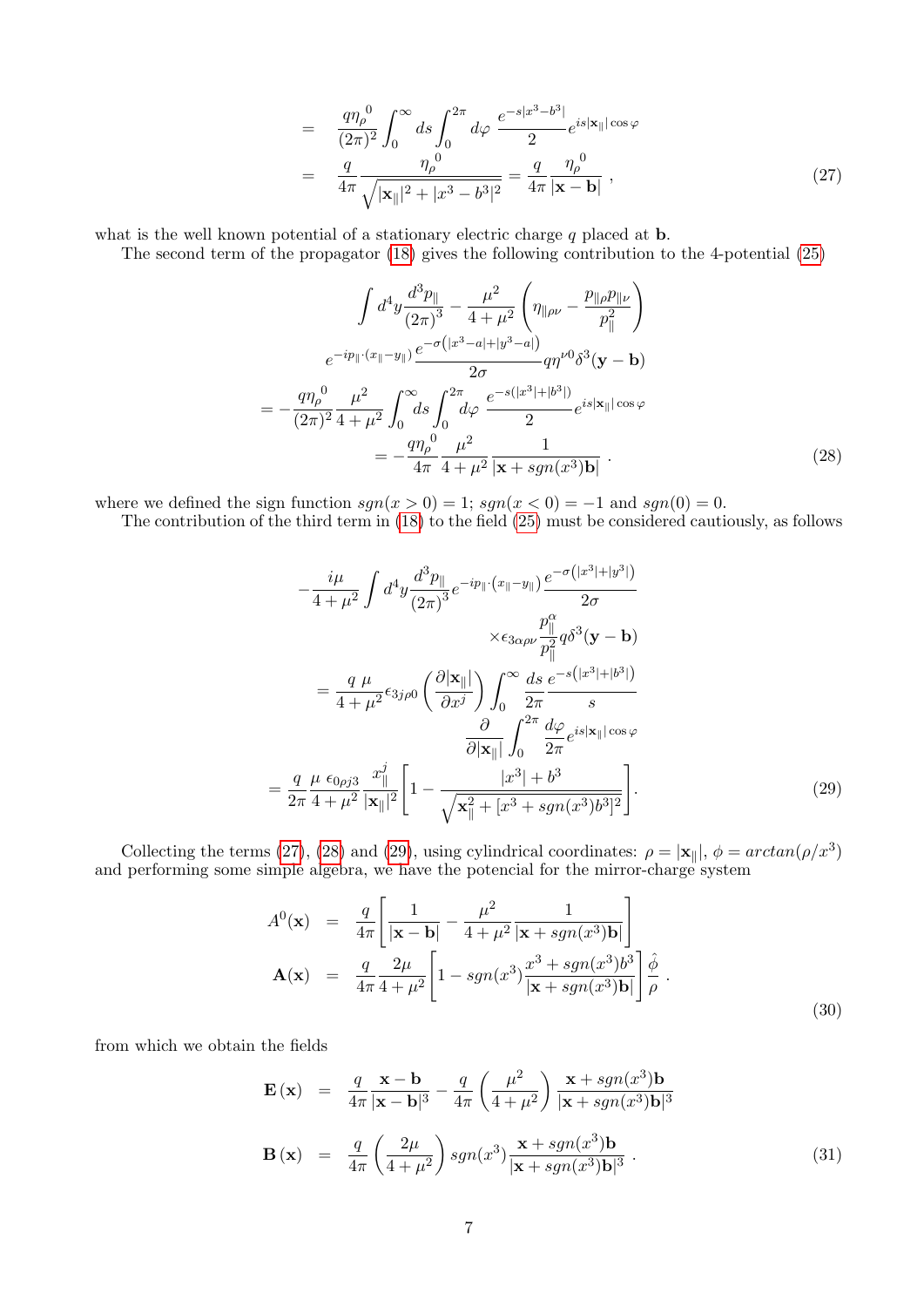Here, some comments are in order. In the side of the mirror where the charge q is placed,  $x^3 > 0$ and the field  $A^0(\mathbf{x})$  in [\(30\)](#page-6-2) is the potential produced by the charge itself, placed at **b**, and an image charge with intensity  $-q\mu^2/(4+\mu^2)$  and placed at position  $-\mathbf{b}$ . In the opposite side,  $x^3 < 0$  and the field  $A^0(\mathbf{x})$  reduces to the one produced by a charge placed at **b** and with intensity  $q[1 - \mu^2/(4 + \mu^2)].$ The field  $A^0(\mathbf{x})$  in [\(30\)](#page-6-2) gives the electric field in [\(31\)](#page-6-3).

In the side of the mirror where the charge is placed, the vector potential  $\mathbf{A}(\mathbf{x})$  in [\(30\)](#page-6-2) is the one related to a Dirac monopole with intensity  $2q\mu/(4+\mu^2)$ , placed at  $-\mathbf{b}$  and whose corresponding semiinfinite Dirac string is lying on the axis  $-\infty < x^3 < -b^3$ , which is in the opposite side of the mirror. So, we do not have the typical divergence commonly associated with the string in the description of magnetic monopoles. In the opposite side of the mirror where the charge is placed, the vector potential in [\(30\)](#page-6-2) is the same as the one produced by a Dirac monopole placed at b, with intensity  $-2q\mu/(4+\mu^2)$  and related to a semi-infinite Dirac string lying along the axis  $b^3 < x^3 < \infty$ . Once again, there is no divergence for the potential imposed by the string. The field  $\mathbf{A}(\mathbf{x})$  in [\(30\)](#page-6-2) gives the monopole magnetic field in [\(31\)](#page-6-3) which does not exhibit any divergence usually imposed by Dirac strings (a delta-like magnetic monopole) [\[39,](#page-12-9) [40,](#page-12-10) [41\]](#page-12-11).

It is important to reinforce that the flux of the magnetic field through a closed surface is always zero, for surfaces placed in any side of the mirror. The magnetic flux is also zero through surfaces which encloses a portion of the plate as well. It is due to the fact that we do not have a real magnetic monopole in any situation. All the magnetic monopoles are virtual ones, lying on the opposite side of the mirror were the field is taken.

In the limit  $\mu \to \infty$ , the field  $A^0(\mathbf{x})$  in [\(30\)](#page-6-2) and the electric field in [\(31\)](#page-6-3) reduce to the ones obtained for a perfect conductor, and the vector potential  $\mathbf{A}(\mathbf{x})$  in [\(30\)](#page-6-2) vanishes, as well as the magnetic field in [\(31\)](#page-6-3). So we recover the same results obtained from a perfect conductor in the limit  $\mu \to \infty$ .

When  $\mu = 0$ , we recover the case with just a single point-like charge, where we have only a coulombian electric field, as it should be.

It is very interesting to notice that the modulus of the magnetic field connected to the magnetic image monopole, given by the second expression in Eq. [\(31\)](#page-6-3), can be greater or lower than the modulus of the electric field of the image charge, given by the second term on the right hand side of the first Eq.  $(31)$ . In fact, from Eqs.  $(31)$ , we have

$$
|\mathbf{E}_{image}| = \frac{\mu}{2} |\mathbf{B}| \tag{32}
$$

So when  $\mu = 2$ , the image charge and image monopole produce fields with the same intensities. When  $\mu > 2$  the image electric field dominates over the image magnetic field. For  $\mu < 2$ , we have the opposite situation.

In figure [\(2\)](#page-5-2) we have the graphic for the attenuation factor  $\mu^2/(4+\mu^2)$  for the image electric charge. It is a monotonic function of the coupling constant  $\mu$ . In figure [\(3\)](#page-7-1) we have the attenuation factor  $2\mu/(4+\mu^2)$  for the image magnetic monopole. It is always positive, equal to zero for  $\mu=0$  and  $\mu = \infty$ , and attains its maximum value, 1/2, for  $\mu = 2$ .



<span id="page-7-1"></span>Figure 3: Dimensionless numerical factor  $2\mu/(4 + \mu^2)$  (vertical axis) as a function of  $\mu$  (horizontal axis).

### <span id="page-7-0"></span>5 Plate-spin interaction

In this section we consider the interaction energy between a charged quantum particle with spin  $1/2$ and the plate. This kind of interaction is known for standard situations, but the novelty in this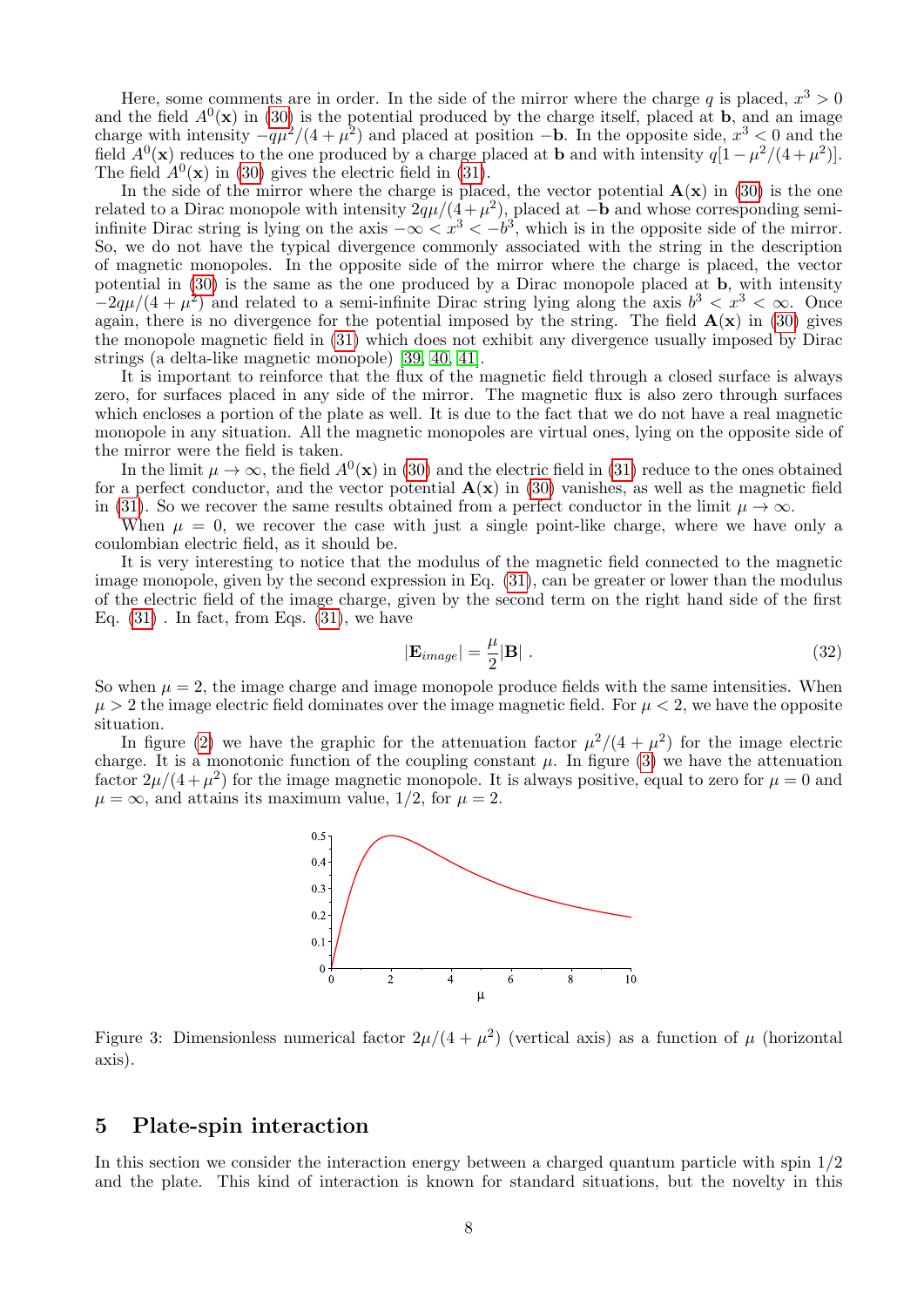case relies on the fact that we have a magnetoelectric plate. So, for a particle with spin, we shall have a cross interaction between the charge and spin of the particle due to its mirrored image in the magnetoelectric plate.

We shall take a simplified model, where the particle is described by the well known Pauli spin theory. We shall also take the particle as fixed, so its quantum state is just described by spin variables. The quantum states are denoted by  $|+\rangle$  and  $|-\rangle$ , standing for spin up and down, respectively, with the  $\hat{z}$  taken as the quantization axis.

Let us start by considering the interaction energy between the magnetoelectric plate and a classical charged particle with magnetic moment m. In this case, the field source which accounts for the presence of such a particle is

<span id="page-8-0"></span>
$$
J_{C,MD}^{\mu}(\mathbf{x}) = q\eta^{\mu 0}\delta^3(\mathbf{x} - \mathbf{b}) + \epsilon^{0\mu jk}m_j \left[\partial_k \delta^3(\mathbf{x} - \mathbf{b})\right] \tag{33}
$$

The first term on the right hand side of [\(33\)](#page-8-0) is, obviously, the source for a stationary point-like charge placed at  $x = b$ . The second term is the source for a stationary magnetic dipole **m** placed at  $x = b$ , as discussed in the appendix. From now on, with no loss of generality, we shall take  $\mathbf{b} = (0, 0, b)$ .

Substituting Eq. [\(33\)](#page-8-0) in [\(19\)](#page-3-5) and performing some straightforward calculations, similar to the ones of the previous sections, we are taken to the interaction energy

<span id="page-8-1"></span>
$$
E = \left[ -\frac{q^2}{16\pi |b|} + \frac{\left[ \mathbf{m}^2 + (\mathbf{m} \cdot \hat{z})^2 \right]}{64\pi |b|^3} \right] \left( \frac{\mu^2}{4 + \mu^2} \right) - \frac{q (\mathbf{m} \cdot \hat{z})}{8\pi |b|^2} \left( \frac{\mu}{4 + \mu^2} \right) .
$$
 (34)

The first two terms on the right hand side of Eq. [\(34\)](#page-8-1) are the direct interactions, that is, the charge  $\times$  image-charge and the magnetic dipole  $\times$  image-magnetic dipole ones, respectively. In comparison with the case of a perfect mirror, we have an atenuation factor  $\mu^2/(4+\mu^2)$  for these first two terms. The last term in [\(34\)](#page-8-1) is a cross interaction due to the simultaneous presence of, both, the charge and the magnetic moment. Notice that in the limit of a perfect conducting plate, where  $\mu = \infty$ , the last term in [\(34\)](#page-8-1) vanishes and the attenuation factor in the first terms equals to one.

On the right hand side of  $(34)$ , the first term is proportional to the distance to the power  $-1$ while the second term is proportional to the distance to the power  $-3$ . The last term exhibits a dependence on the distance to the power  $-2$  so, for larger distances, this crossing term is more relevant in comparison with the direct magnetic dipole  $\times$  image-magnetic dipole interaction.

For a quantum particle with spin 1/2, the magnetic dipole is a quantum operator proportional to the spin operator  $\mathbf{m} = \gamma \mathbf{S}$ , where  $\gamma$  is a constant of proportionality. In this sense, the Hamiltonian operator of the system is

<span id="page-8-2"></span>
$$
H = \left[ -\frac{q^2}{16\pi |b|} + \frac{\gamma^2 \left[ \mathbf{S}^2 + (S_z)^2 \right]}{64\pi |b|^3} \right] \left( \frac{\mu^2}{4 + \mu^2} \right) - \frac{q\gamma S_z}{8\pi |b|^2} \left( \frac{\mu}{4 + \mu^2} \right) .
$$
 (35)

The constant  $\gamma$  is proportional to the charge q and both have the same signal.

A general spin-1/2 state is given by

<span id="page-8-3"></span>
$$
|\psi\rangle = \cos(\theta/2) e^{-i\varphi/2}|+\rangle + \sin(\theta/2) e^{i\varphi/2}|-\rangle. \tag{36}
$$

where  $\theta$  and  $\varphi$  can be interpreted as the polar and azimuthal angels, respectively, associated with the mean spin direction of the state taken the origin at the particle position.

The mean value of the Hamiltonian operator  $(35)$  in the general spin-1/2 state  $(36)$  is

<span id="page-8-4"></span>
$$
\langle \psi | H | \psi \rangle = \left[ -\frac{q^2}{16\pi \mid b \mid} + \frac{\gamma^2}{64\pi \mid b \mid^3} \right] \left( \frac{\mu^2}{4 + \mu^2} \right) - \frac{q \gamma \cos(\theta)}{16\pi \mid b \mid^2} \left( \frac{\mu}{4 + \mu^2} \right) .
$$
\n(37)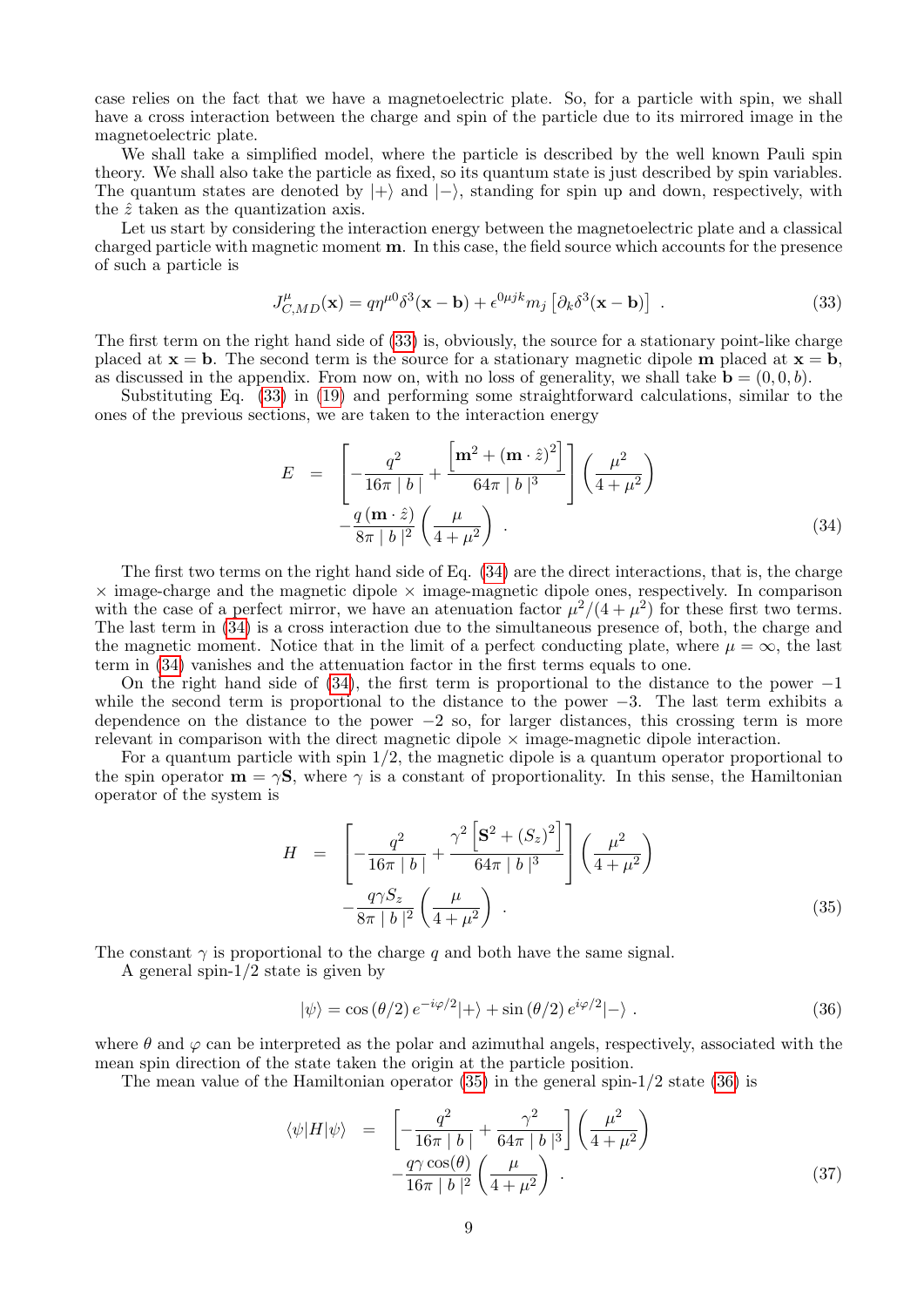The first term on the right hand side of [\(37\)](#page-8-4) leads to a Coulombian force between the particle and the plate, as discussed in section [\(3\)](#page-3-0). There is a remarkable difference between the second term in [\(37\)](#page-8-4) and its classical counterpart. In the case of a quantum particle with spin, the contribution to the energy coming from the second term does not depend on the mean orientation of the spin with respect to the plate. In the case of a classical particle with magnetic moment, this contribution depends on the angle between the magnetic moment of the particle and the normal vector do the plate, as one can see in [\(34\)](#page-8-1), with the scalar product  $\mathbf{m} \cdot \hat{z}$ .

The third term on the right hand side of [\(37\)](#page-8-4) is the most interesting one. It is due to the magnetoelectric properties of the plate and is a  $\theta$ -dependent contribution, the mean angle between the spin of the state [\(36\)](#page-8-3) and the normal to the plate. From the third term in [\(37\)](#page-8-4) we have a mean contribution to the force between the plate and particle which falls with the distance between them slower in comparison with the second term in [\(37\)](#page-8-4). Besides, this force also depends on the  $\theta$  angle.

In addition to a force, from the third term in [\(37\)](#page-8-4), we also obtain a mean torque acting on the quantum particle with respect to the angle  $\theta$ . This torque is always non-positive, attains its minimum value for  $\theta = \pi/2$  and vanishes when  $\theta = 0, \pi$ .

### <span id="page-9-0"></span>6 Conclusions

The Maxwell electrodynamics in the vicinity of a semi-transparent mirror with magnetoelectric properties have been investigated. We have considered a mirror described by a  $\delta$ -potential with a Chern-Simons-like coupling. We have found exactly the modification undergone by the photon propagator due to the presence of the mirror.

We have computed the interaction energy between a stationary point-like charge and the mirror and we have shown that the role played by the coupling constant  $\mu$  is just to attenuate the image charge by an uniform multiplicative factor. We have also shown that the interaction via image method is recovered in the limit case of a perfect mirror  $(\mu \to \infty)$ .

We have shown that a stationary point-like charge produces an electric field and a magnetic field due to the presence of the mirror. The electric field is the one induced by the charge itself and the field associated to an image charge attenuated by a multiplicative factor. The magnetic field is the one associated with a magnetic monopole. The interesting magnetoelectric properties simulated by the model is an indication that it can be used to describe magnetoelectric surfaces.

We have investigated some physical phenomena which emerge from a setup composed by the plate and a stationary charged quantum particle with spin  $1/2$ . We have shown that, in addition a Coulombian and an isotropic dipole-dipole-like terms, the energy exhibits a magnetoelectric contribution with the features of a charge-magnetic dipole interaction. This last contribution leads also to a torque acting on the particle with spin.

We hope that the present work could pave the way to use analytical methods to describe magnetoelectric material media.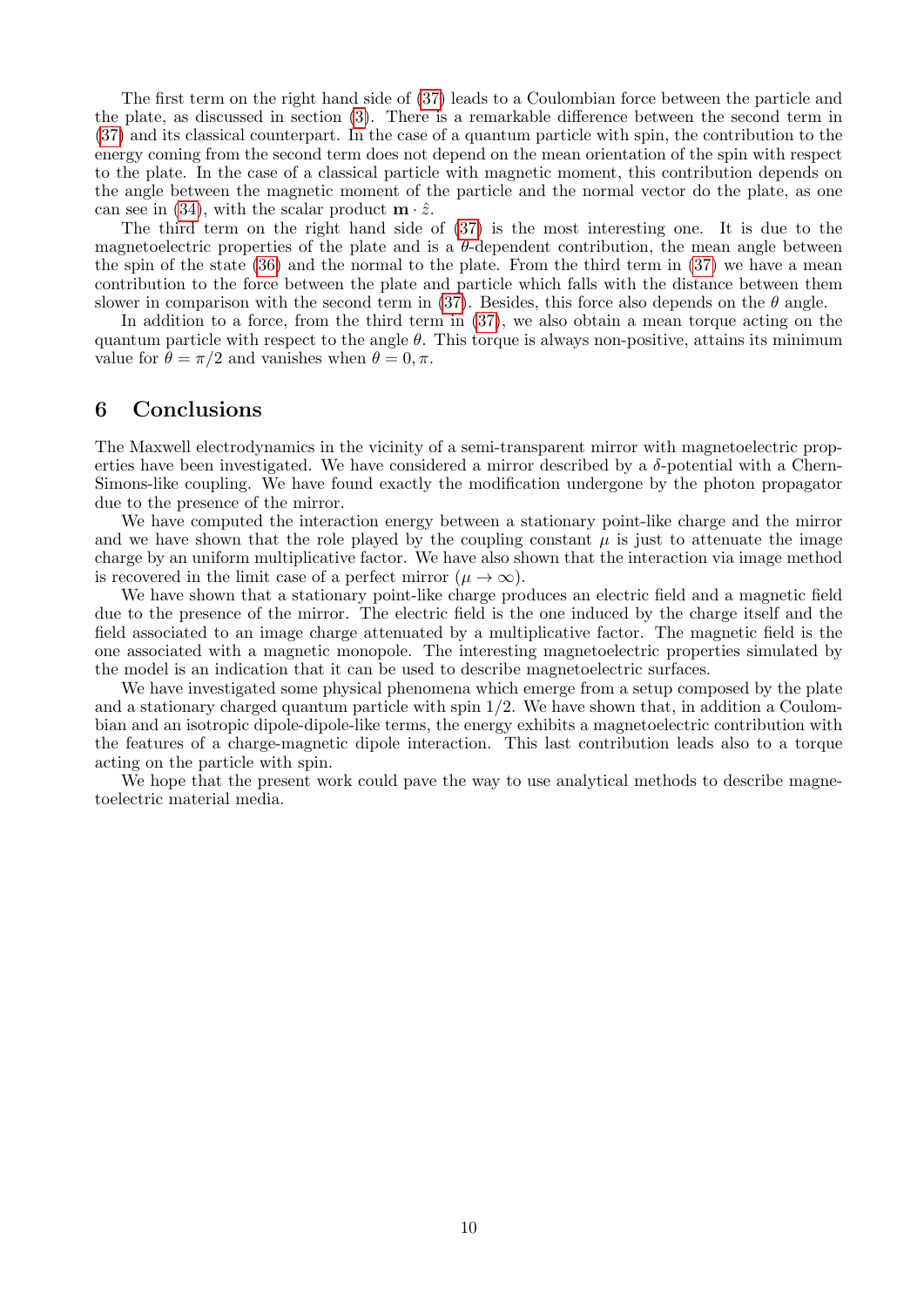#### Acknowledgements:

For financial support, L.H.C. Borges and H.L. Oliveira thank to CAPES (Brazilian agency) and F.A. Barone thanks to CNPq under the grants 311514/2015-4 and 313978/2018-2.

# A Stationary magnetic dipole source

In this appendix we obtain the field source that describes a magnetic dipole m. First we consider the vector potential related to the magnetic dipole placed at the origin

<span id="page-10-0"></span>
$$
\mathbf{A}(\mathbf{x}) = \frac{1}{4\pi} \frac{\mathbf{m} \times \mathbf{x}}{|\mathbf{x}|^3} \tag{38}
$$

In a covariant form, the gauge field [\(38\)](#page-10-0) reads

<span id="page-10-1"></span>
$$
A_{MD}^{\mu}(x) = \frac{\epsilon^{0\mu jk}}{4\pi} \frac{m_j x_k}{|\mathbf{x}|^3} \tag{39}
$$

As argued in reference [\[35\]](#page-12-5), the Fourier transform of a gauge field,  $\tilde{A}^{\mu}(p)$  is related to the Fourier transform of its corresponding field source,  $\tilde{J}^{\mu}(p)$ ,

$$
\tilde{A}^{\mu}(p) = -\frac{1}{p^2}\tilde{J}^{\mu}(p) \ . \tag{40}
$$

The Fourier transform of the field [\(38\)](#page-10-0) is obtained with the aid of [\(39\)](#page-10-1), as follows

<span id="page-10-2"></span>
$$
\tilde{A}_{MD}^{\mu}(p) = \int d^4x A^{\mu}(x)e^{ipx}
$$
\n
$$
= \frac{\epsilon^{0\mu jk}}{4\pi} \left[ \int dx^0 e^{ip^0x^0} \right] \int d^3x \frac{m_j x_k}{|\mathbf{x}|^3} e^{-i\mathbf{p}\cdot\mathbf{x}}
$$
\n
$$
= \frac{i\epsilon^{0\mu jk}}{2} \delta(p^0) m_j \lim_{M \to \infty} \frac{\partial}{\partial p_k} \int d^3x \frac{e^{-i\mathbf{p}\cdot\mathbf{x}}}{(\mathbf{x}^2 + M^2)^{3/2}}
$$
\n
$$
= 2\pi i \epsilon^{0\mu jk} \delta(p^0) m_j \lim_{M \to \infty} \frac{\partial}{\partial p_k} K_0(|\mathbf{p}|M)
$$
\n
$$
= -2\pi i \epsilon^{0\mu jk} \delta(p^0) m_j \frac{p_k}{|\mathbf{p}^2|}, \tag{41}
$$

where in the third line we introduced a mass parameter in order to regularize the integral.

With the aid of [\(41\)](#page-10-2) and [\(39\)](#page-10-1) we have

$$
\tilde{J}_{MD}^{\mu}(p) = -2\pi i \delta(p^0) \epsilon^{0\mu jk} m_j p_k , \qquad (42)
$$

through which we can obtain the source, as follows

<span id="page-10-3"></span>
$$
J_{(MD)}^{\mu}(x) = \int \frac{d^4 p}{(2\pi)^4} \tilde{J}^{\mu}(p) e^{-ipx}
$$
  
=  $\epsilon^{0\mu jk} m_j \partial_k \int \frac{d^3 \mathbf{p}}{(2\pi)^3} e^{i\mathbf{p}\mathbf{x}}$   
=  $\epsilon^{0\mu jk} m_j \partial_k \delta^3(\mathbf{x})$ . (43)

With a simple spatial translation, we can obtain the second term in [\(33\)](#page-8-0) from [\(43\)](#page-10-3) In vector form Eq. [\(43\)](#page-10-3) reads

$$
\mathbf{J}(\mathbf{x}) = -\mathbf{m} \times \left[ \nabla \delta^3(\mathbf{x}) \right] \tag{44}
$$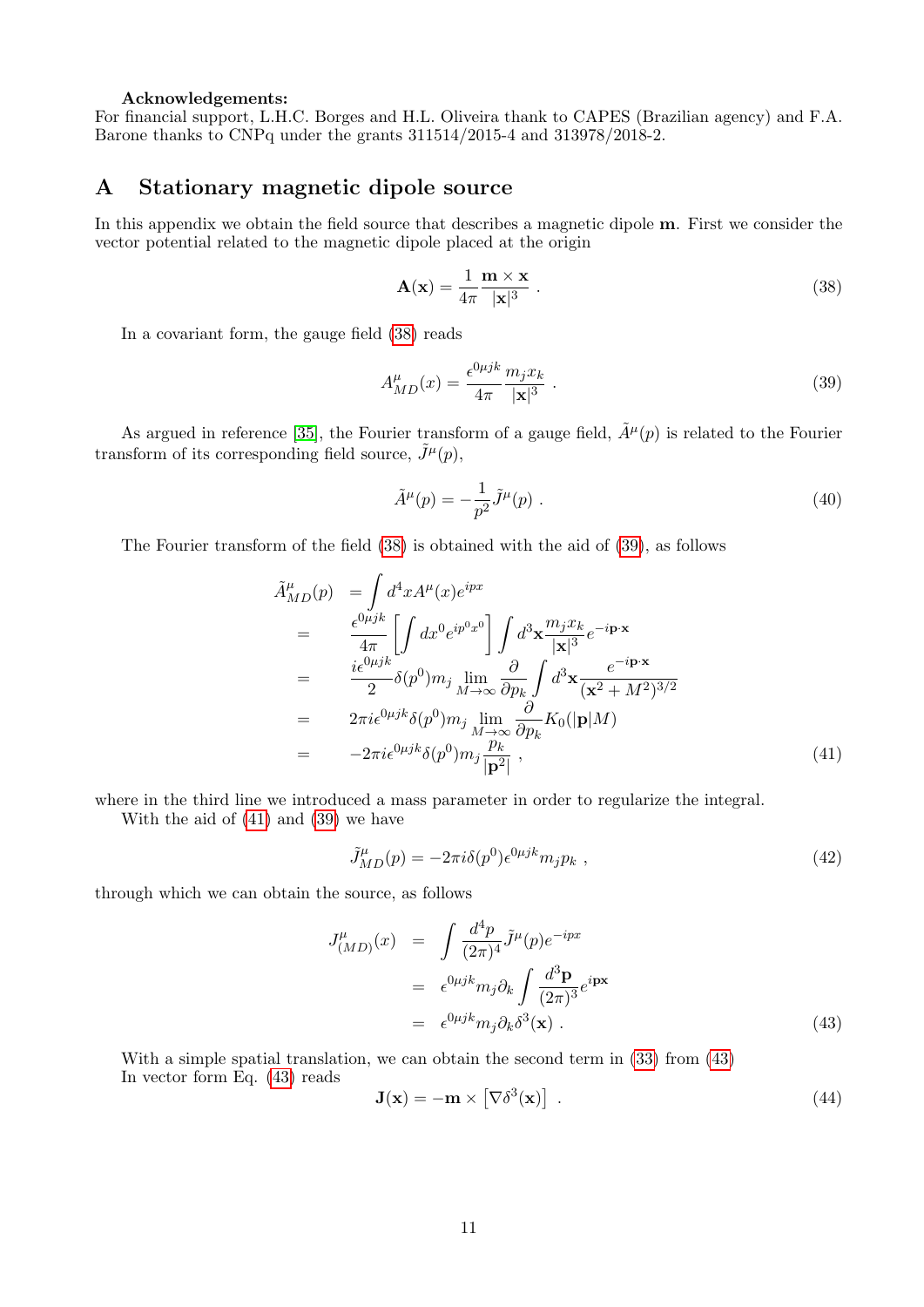# References

- <span id="page-11-0"></span>[1] G. T. Camilo, F. A. Barone and F. E. Barone, Phys. Rev. D 87, 025011 (2013).
- <span id="page-11-1"></span>[2] F.A. Barone and F.E. Barone, Phys. Rev. D 89, 065020 (2014).
- <span id="page-11-2"></span>[3] L. H. C. Borges, A.F. Ferrari and F.A. Barone, Nucl. Phys. B 954, 114974 (2020).
- <span id="page-11-3"></span>[4] P. Parashar, K.A. Milton, K. V. Shajesh and M. Schaden, Phys. Rev. D 86, 085021 (2012).
- <span id="page-11-4"></span>[5] V. N. Marachevsky, Y.M. Pis'mak, Phys. Rev. D 81, 065005 (2010).
- <span id="page-11-5"></span>[6] M. Bordag, D. Hennig and D. Robaschik, J. Phys. A 25, 4483 (1992).
- <span id="page-11-6"></span>[7] K.A. Milton, The Casimir Effect, Physical Manifestations of Zero-Point Energy, World Scientific, Singapore (2001).
- <span id="page-11-7"></span>[8] M. Bordag, U. Mohideen, and V. M. Mostepanenko, Phys. Rep. 353, 1 (2001).
- <span id="page-11-8"></span>[9] Kimball A. Milton, J. Phys. A: Math. Gen.37, 6391 (2004).
- <span id="page-11-9"></span>[10] M. Bordag, K. Kirsten and D. Vassilevich, Phys. Rev. D 59, 085011 (1999).
- <span id="page-11-10"></span>[11] N. Graham, R.L. Jaffe, V. Khemani, M. Quandt, M. Scandurra and H. Weigel, Nucl. Phys. B 645, 49 (2002).
- <span id="page-11-11"></span>[12] N. Graham, R.L. Jaffe, V. Khemani, M. Quandt, M. Scandurra and H. Weigel, Phys. Lett. B 572, 196 (2003).
- <span id="page-11-12"></span>[13] P. Sundberg and R.L. Jaffe, Annals Phys. 309, 442 (2004).
- <span id="page-11-13"></span>[14] C.D. Fosco, E.L. Losada, Phys. Rev. D **78**, 025017 (2008).
- <span id="page-11-14"></span>[15] C. Ccapa Ttira, C.D. Fosco, E. Losada, Phys. Rev. D 82, 085008 (2010).
- <span id="page-11-15"></span>[16] R.M. Cavalcanti, [arXiv:hep-th/0201150] (2002).
- <span id="page-11-16"></span>[17] F. A. Barone and F. E. Barone, Eur. Phys. J. C 74, 3113 (2014).
- <span id="page-11-17"></span>[18] V.N. Markov and Y.M. Pis'mak, [arXiv:hep-th/0505218v3], (2006).
- <span id="page-11-18"></span>[19] M. Bordag and D.V. Vassilevich, Phys. Lett. A **268**, 75 (2000).
- <span id="page-11-19"></span>[20] C. D. Fosco and , M. L. Remaggi, Eur. Phys. J. C **77**, 155 (2017).
- <span id="page-11-20"></span>[21] C.G. Duan, J.P. Velev, R.F. Sabirianov, Z. Zhu, J. Chu, S.S. Jaswal and E. Y. Tsymbal, Phys. Rev. Lett. 101, 137201 (2008).
- <span id="page-11-22"></span>[22] Q.N. Meier, M. Fechner, T. Nozaki, M. Sahashi, Z. Salman, T. Prokscha, A. Suter, P. Schoenherr, M. Lilienblum, P. Borisov, I. E. Dzyaloshinskii, M. Fiebig, H. Luetkens and N.A. Spaldin, Phys. Rev. X 9, 011011 (2019).
- <span id="page-11-21"></span>[23] L. Gerhard, T.K. Yamada, T. Balashov, A.F. Takács, R.J.H. Wesselink, M. Däne, M. Fechner, S. Ostanin, A. Ernst, I. Mertig and W. Wulfhekel, Nature Nanotechnology 5, 792 (2010).
- <span id="page-11-23"></span>[24] S.M. Carroll, G.B. Field, R. Jackiw, Phys. Rev. D 41, 1231 (1990).
- <span id="page-11-24"></span>[25] I.S. Gradshteyn and I.M. Ryzhik, *Table of Integrals, Series, and Products*, Academic Press (2000).
- <span id="page-11-25"></span>[26] M. Bordag, D. Robaschik, e E. Wieczorek, Ann. Phys. (N.Y.) 165, 192 (1985);
- <span id="page-11-26"></span>[27] F.A. Barone and G. Flores-Hidalgo, Phys. Rev. D 78, 125003 (2008).
- <span id="page-11-27"></span>[28] F.A. Barone and G. Flores-Hidalgo, Braz. J. Phys. 40, 188 (2010).
- <span id="page-11-28"></span>[29] F.A. Barone, F.E. Barone and J.A. Helayel-Neto, Phys. Rev. D 84, 065026 (2011).